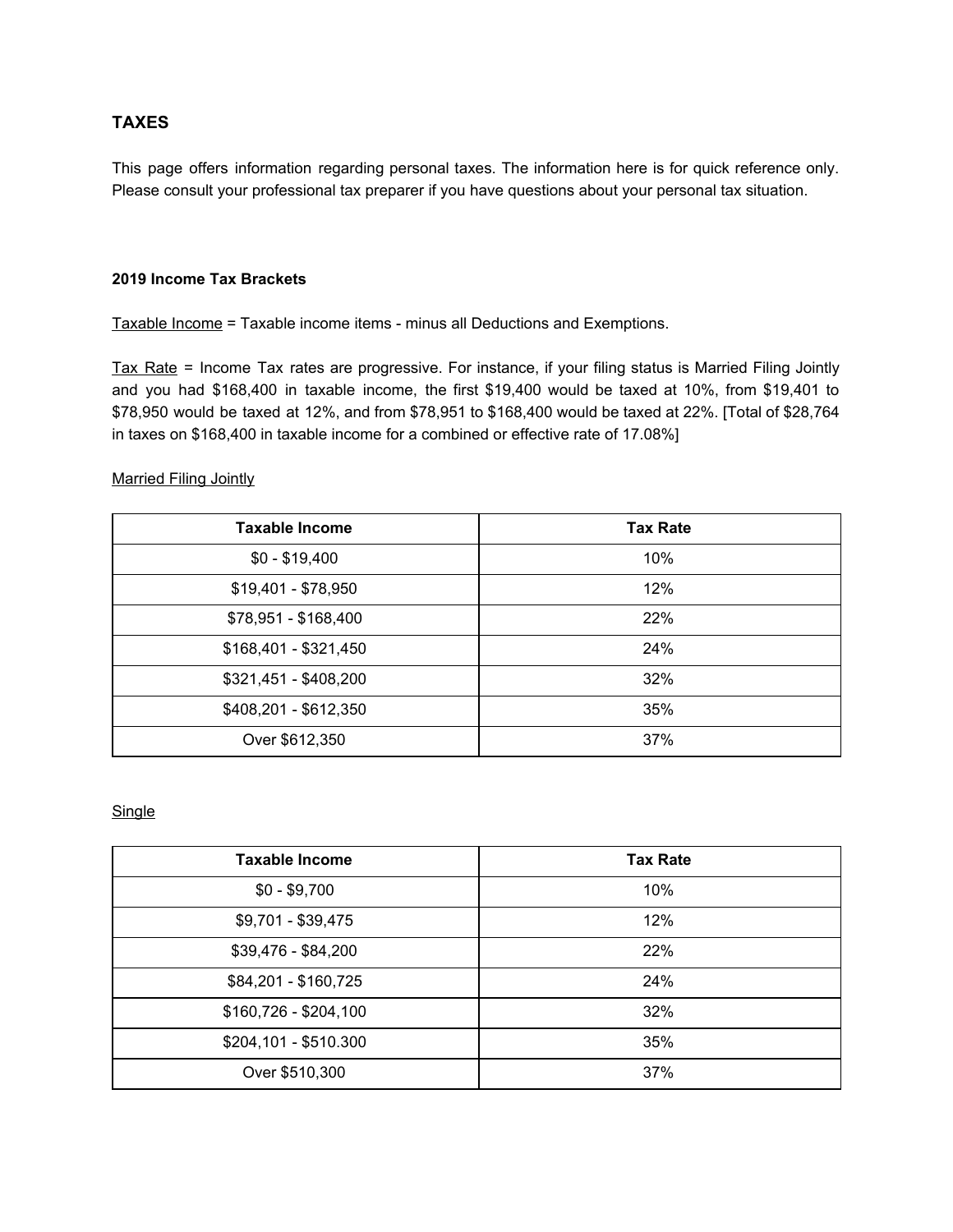# **Head of Household**

| <b>Taxable Income</b> | <b>Tax Rate</b> |
|-----------------------|-----------------|
| $$0 - $13,850$        | 10%             |
| $$13,851 - $52,850$   | 12%             |
| $$52,851 - $84,200$   | 22%             |
| \$84,201 - \$160,700  | 24%             |
| \$160,701 - \$204,100 | 32%             |
| \$204,101 - \$510,300 | 35%             |
| Over \$510,300        | 37%             |

# Married Filing Separately

| <b>Taxable Income</b> | <b>Tax Rate</b> |
|-----------------------|-----------------|
| $$0 - $9,700$         | 10%             |
| \$9,701 - \$39,475    | 12%             |
| $$39,476 - $84,200$   | 22%             |
| \$84,201 - \$160,725  | 24%             |
| \$160,726 - \$204,100 | 32%             |
| \$204,101 - \$510.300 | 35%             |
| Over \$510,300        | 37%             |

## **IRA and Retirement Plan Contribution Limits for 2019**

| <b>Plan Type</b>                      | Under Age 50 | Age 50 an Over |
|---------------------------------------|--------------|----------------|
| <b>Traditional IRA</b>                | \$6,000      | \$7,000        |
| Roth IRA                              | \$6,000      | \$7,000        |
| SIMPLE IRA                            | \$13,000     | \$16,000       |
| SEP-IRA                               | \$56,000     | \$56,000       |
| 401(k), 403(b), and most 457<br>plans | \$19,000     | \$25,000       |